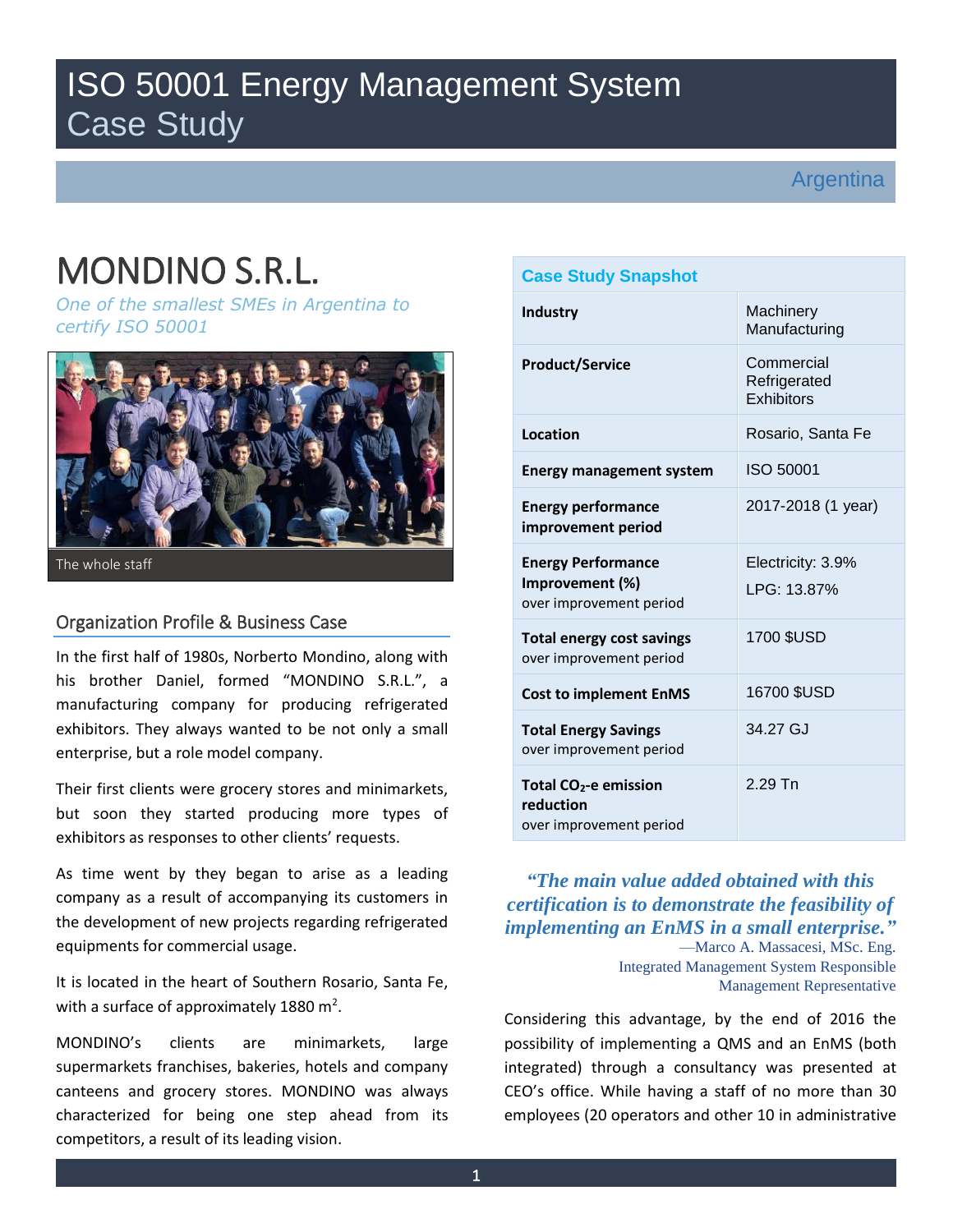Global Energy Management System Implementation: Case Study

and technical areas), this implementation was a challenge in both training and feasibility.

However, the simple fact of having the possibility of implementing an EnMS was far from enough: it was required that every member of the organization took awareness regarding the importance of energy, its rational use and the impact on the reduction of GHG emissions. In this matter, our first action was training all the staff, from managers to workforce. These meetings allowed gaining consciousness about what was happening, so that we were all committed to care from the very beginning. The responsibilities of the entire plant staff vary from detecting compressed air leaks, on the one hand, and on the other hand, incorporating the energy as an element of production planning.

#### Business Benefits

Being a very small business (in terms both of staff and billing), the first doubt we had was: "how feasible would implementing an EnMS be?" We knew for sure that these types of activities could be quite expensive (and volunteered). Nevertheless, we were (and still are) sure we have the staff to achieve this goal.

We began reading material about these standards, especially ISO 50001, which was new to the company. Even though MONDINO was (and is) not an energy intensive user, management staff concluded that energy prices will continue rising, and we saw this as an excellent opportunity to start managing energy and include it as a strategy.

We knew that the impact of any management system is always positive. Considering this, the experience obtained in Energy Management was even more enriching as it allowed understanding how to use and consume energy, not only by applying the Energy Review chapter, but by making measurements and other analysis.

Among positive impacts we identify the following ones:

An electric energy performance improvement of 3.9%, being Oct2016-Sep2017 the baseline period and Oct2017-Sep2018 the reporting period.

An LPG energy performance improvement of 13.87% (LPG stands for "liquefied petroleum gas").

An energy saving of 34 GJ.

An energy saving cost of 1700 USD (see periods above).

Implementing cost is an estimated total of 16700 USD and approximately 200 hours distributed throughout both periods.

One of our greatest goals was to become one of the first Argentinean factory of refrigerated exhibitors in certifying ISO 50001, as well as being within the 5 "small and medium businesses" all over the country in reaching such a milestone. It is therefore that a discrete publicity process began which sole end was to spread the standard, its viability to implement an EnMS and the certification reached.

#### Plan

#### **Gaining commitment**

Although it was the CEO who accepted the challenge for implementing both QMS and EnMS, it was not until a member of the staff that later became the management representative was trained on ISO 50001 that MONDINO S.R.L. began to acknowledge the standard true meaning and magnitude of its implementation.

Once the standard was fully understood, a meeting between the manager and the representative was conducted, in order for the latter to explain the profoundness of an EnMS. Thus, a question with two mutually exclusive answers was made, being: a) proceed by applying these standards in our plant and make a difference (benchmarking); or b) continue working with no implementation of ISO 50001 at all. The response, evidently, was the first one.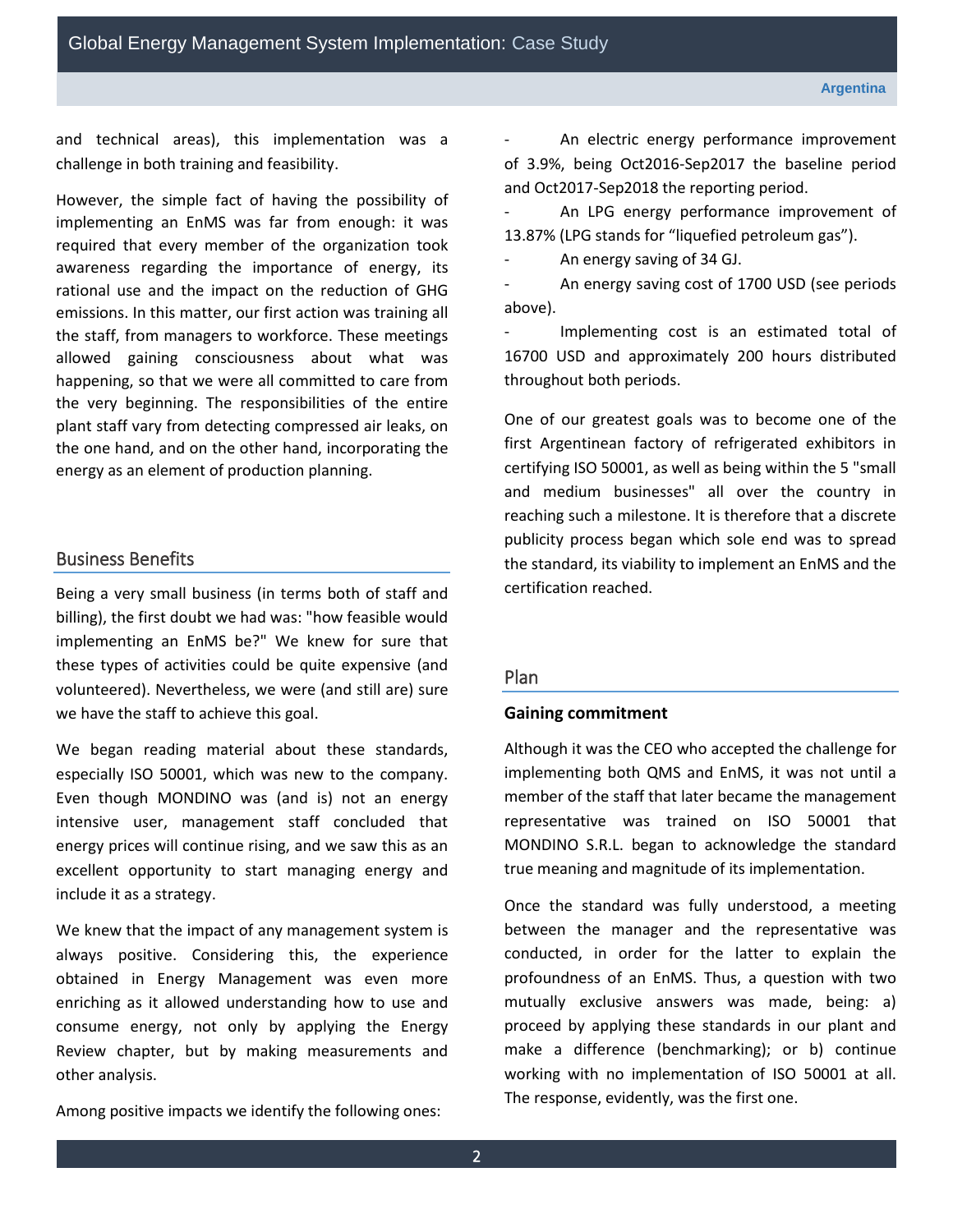#### **A whole new process (to us): analyzing energy**

During Energy Review, a survey of every consumingenergy device was carried out, regardless of its energy source. The process was followed by an intensive analysis in which daily use and calculations allowed to estimate the energy consumption of such devices. In addition, electrical and LPG billings were used in order to make comparisons between estimated total use and what was billed to MONDINO according to its use.

In order to support the previous data with technical rigor, electrical measurements were done through power logger so a daily-energy-consumption profile was obtained (some of the "Do" actions). Also thermal imaging records in the heating presses area were performed in order to detect heat losses (fueled by LPG). In both cases, results showed normal usage of those equipments. Following ISO 50001 clauses, calibration certificates were collected, as well as results reports from those service suppliers were recorded.

### **Changing the point of view: analyzing energy costs**

Once the percentage of every energy-consuming equipment was obtained, the same analysis regarding electrical billings, LPG billings and fuel billings was conducted. Results are shown in the following figure:



#### **ENERGY COSTS (BASELINE)**

#### **The beginning of it all [EnPIs]**

As a consequence of the graphic shown above, the first guidelines for the development of opportunities for improvement and their prioritization began to emerge. Among such opportunities were, on the one hand, discrete actions such as replacement of traditional lighting to LED, technical evaluation of solar projects (both photovoltaic and thermal), and, on the other hand, continual actions like constant review of compressed air leaks, production planning in order to manage energy, training to awareness and sensitize staff.

Energy Performance Indicators (EnPIs) complement quality indicators (KPIs) as parameters for decisionmaking. Such indicators were designed to be representative of this company, having the main goal to achieve the proposed objectives.

A list of opportunities for improvement was made, as well as modifications of aspects shared with ISO 9001 (for example, Maintenance & Repair Operations) in order to integrate as much as possible these standards. According to this, actions for Integrated Management System were developed, coordinated and carried out.

*"We started to know the impact of our activities in energy costs and how to save resources at the same time."*

—Norberto Mondino, CEO

#### Do, Check, Act

#### **Where to look at (and what to do) first**

Every person at MONDINO was shown that MONDINO's air compressor consumes 20%-25% of total energy, and every work station uses pneumatic tools, so one of our main ideas was *reducing-to-eliminate* habits that have negative impacts on energy, like repairing air leaks or changing accessories and parts of the air system, as well as qualified maintenance for the air compressor.

In addition, actions like production planning in order to save energy were presented and discussed. Moreover, detecting non-conformities is very important not only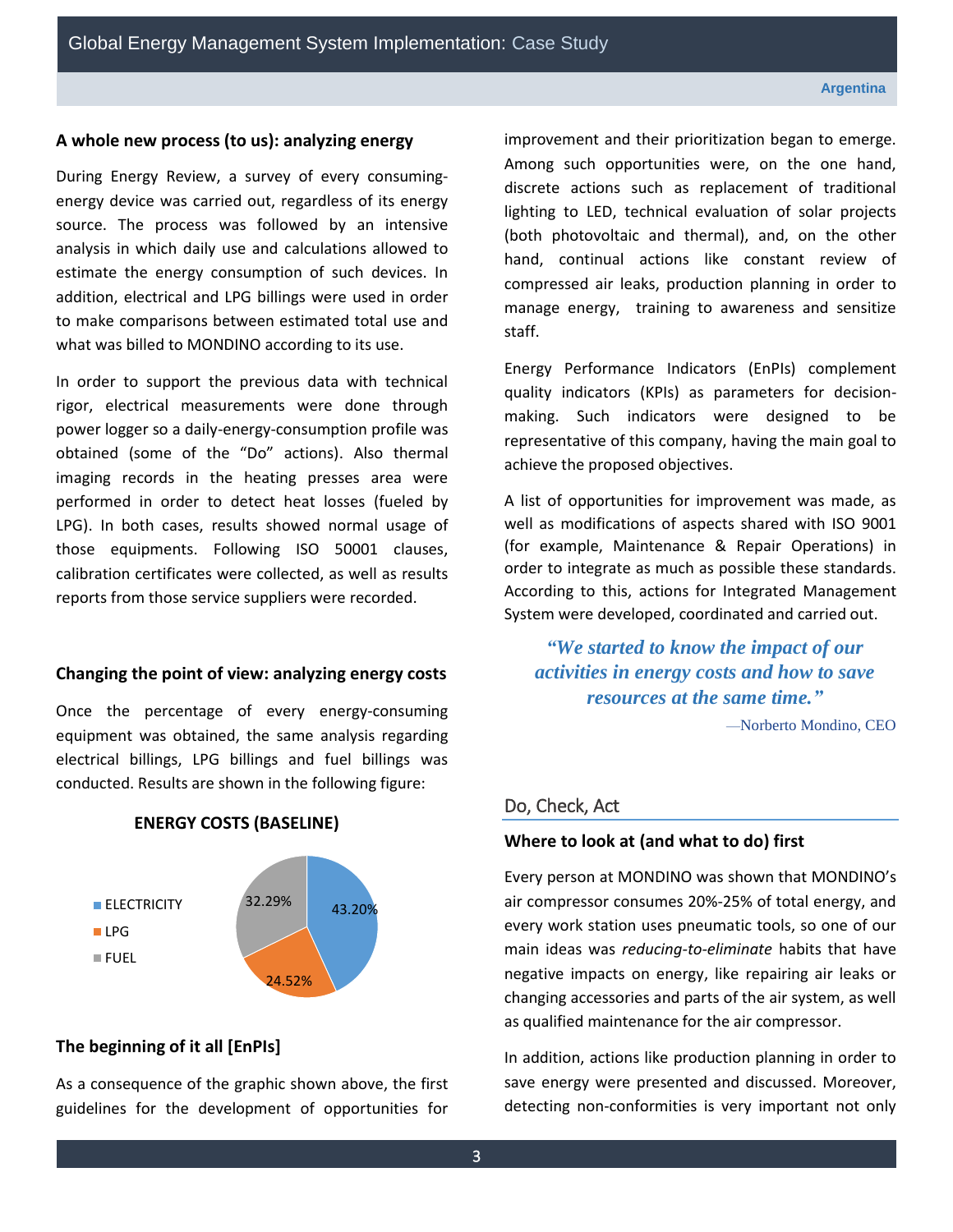for QMS, but also for ISO 50001 since every piece which does not fulfill its specifications during its production time, consumes resources from regular operations that *could be used to produce additional units*.

#### **Gaining awareness**

We believe that every person can carry out some of these actions at their own homes, which gives an enormous potential for energy saving. This is the so called "multiplying effect", also known as positive feedback. Thus, training awareness and sensitize our staff is one of the main goals for both company and Integrated Management System. In every training or sensitization, management staff was present. Even though every management system starts with 'management responsibility', considering that MONDINO is a small family company, their presence was important in order to demonstrate commitment.

Every training at the factory included a subject of energy rational use. In this aspect, staff was encouraged to detect compressed air leaks, to optimize energy consumption at heating presses by keeping plates closed as much as possible and occupying surface pressing at its maximum, switching off every equipment that is not being used, whenever possible use natural light, cleaning and lubricating tools and every other action regarding energy saving always considering minimum interference on the manufacturing processes.

#### **Understanding EnPIs**

Five EnPIs were defined to measure the energy performance of this plant. On the one hand, less significant EnPIs are: EnPI#3 (fuel used by both forklift and truck per produced unit, although these are not-so related variables), EnPI#4 (referring to procurement processes) and EnPI#5 (which counts non-conformities regarding energy waste). On the other hand, most significant EnPIs are: EnPI#1 (*electric energy*  *consumption per produced unit [kW.h/u]: "electric energy intensity"*) and EnPI#2 (*LPG consumption per produced unit [litres of LPG/u]: "heating energy intensity"*).

As every target regarding the EnPIs was achieved, the goals defined for the following period are maintaining those values "as low as possible". Since "consumption" is the numerator and "units" is the denominator for both EnPI#1 and EnPI#2, improvements on energy efficiency are shown whether consumption is lesser for the same production, or production is greater by consuming the same energy. Thus, in both cases, value for each EnPI reduces ("the less, the better").

#### **Improvement on EnPIs**

To determine whether there have been energy improvements we used the following formula for both EnPI#1 and EnPI#2:

A better way to determine this improvement is by calculating a regression analysis model, where relevant variables may vary for each EnPI, although one of them is always "energy consumption".

According to the formula, the energy performance improvement for EnPI#1 is 3.9%.



calculated this way is 4.3%, it is stated that  $R^2 > 0.5$ barely, indicating a medium model fitness. Further statistical validity checks were not as strong as desired.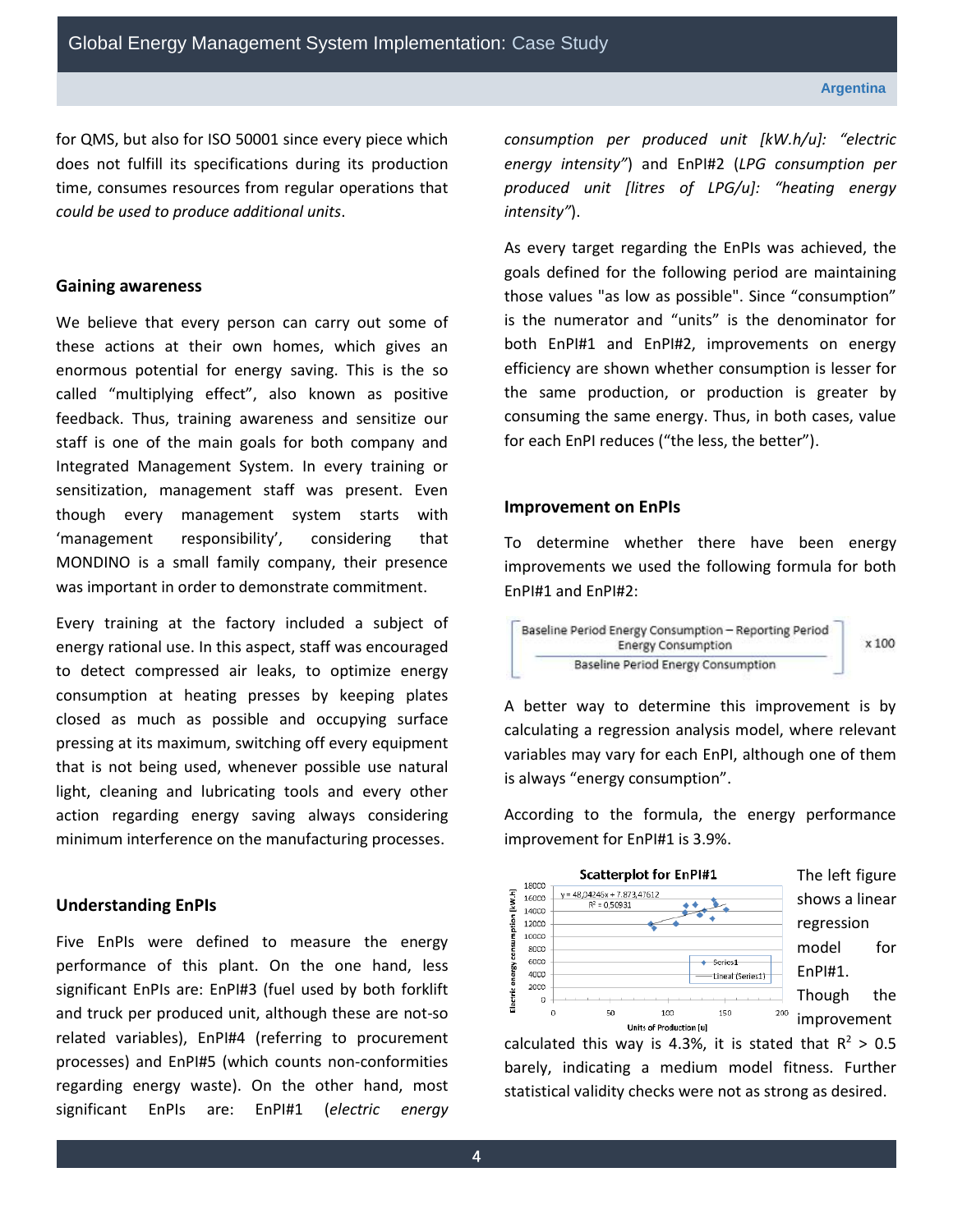The formula for EnPI#1 resulted in an energy efficiency improvement of 3.9%, a bit lower than 4.3% by using a regression model. On the other hand, there is no HVACR equipment needed for producing regarding electricity.

Electricity is billed every two months and LPG is purchased when needed. This difference turns EnPI#2 to be measured per year since there are moments, like e.g. during summer, in which no LPG may be requested to our supplier. As a result, there is not enough data for a regression model (nevertheless, a very preliminary linear regression shows  $R^2 = 0.55$ ). Instead, the formula was used and the improvement was almost 14%



(13.8%). This EnPI#2 reflects the influence of weather conditions on MONDINO's

### **What we used (Instruments)**

Measurements were made with instruments such as "Fluke 1735 Power Logger", or "Testo 875-1 Thermal Imager". Other resources used were no different than those found in any other factories or offices, such as computer software (word processors, spreadsheets), calculators, reference books, as well as modifications performed by request on the company's ERP system.

Regarding operational control, this ERP was modified in order to add activities related to energy use. At the same time, maintenance planning was reinforced, especially to those mechanisms/appliances/equipments classified as "Significant Energy Uses" (SEU).

#### **Energy Team**

Energy Team was led by MSc. Eng. Marco A. Massacesi,

who led the implementation of the Integrated Management System (especially ISO 50001 standard) and Eng. Carolina Pistelli, who helped with the implementation of ISO 9001 standard mostly. The Energy Team was completed with production processes supervisors (Gustavo Guzmán, Eduardo Galarza and Armando Legal, Raúl Rojas), as well as with Daniel Mondino (Partner and Production Manager, thus gaining additional support to the EnMS).

The team kept regular meetings in order to coordinate activities and to achieve full integration with simultaneous ISO 9001 implementation.

#### **What we've done (and what we are doing)**

| ACTION/PROJECT                                                               | INVESTMENT     | PAYBACK         |
|------------------------------------------------------------------------------|----------------|-----------------|
| <b>Training staff on Best Practices</b><br>(operators, managers and drivers) | (continual)    |                 |
| Revision of habits and methods                                               | (continual)    |                 |
| ISO 9001 assistance                                                          | (continual)    |                 |
| MRO for heating presses*                                                     | 600 USD        | 6 mo            |
| Luminary replacement for LEDs                                                | 550 USD        | $12 \text{ mo}$ |
| MRO for compressed air system*                                               | <b>250 USD</b> | 4 mo            |
| Solar Thermal Project (gen: 100%)                                            | 20000 USD      | Stand-by        |
| Solar PV Project (gen: 50%)                                                  | 40000 USD      | Stand-by        |

*\*Qualified preventive maintenance not included (they are not exclusive to the EnMS implementation).* 

Every action indicated above was presented at CEO's office before applying, not only for obtaining resources, but for demonstrating commitment to the EnMS.

#### **Our reality**

Unlike ISO 9001, the implementation of ISO 50001 requires some technical knowledge, so it becomes necessary that some employees receive training on energy management.

In addition, since 2017 energy prices in Argentina began to reflect the real costs. Nevertheless, many energy